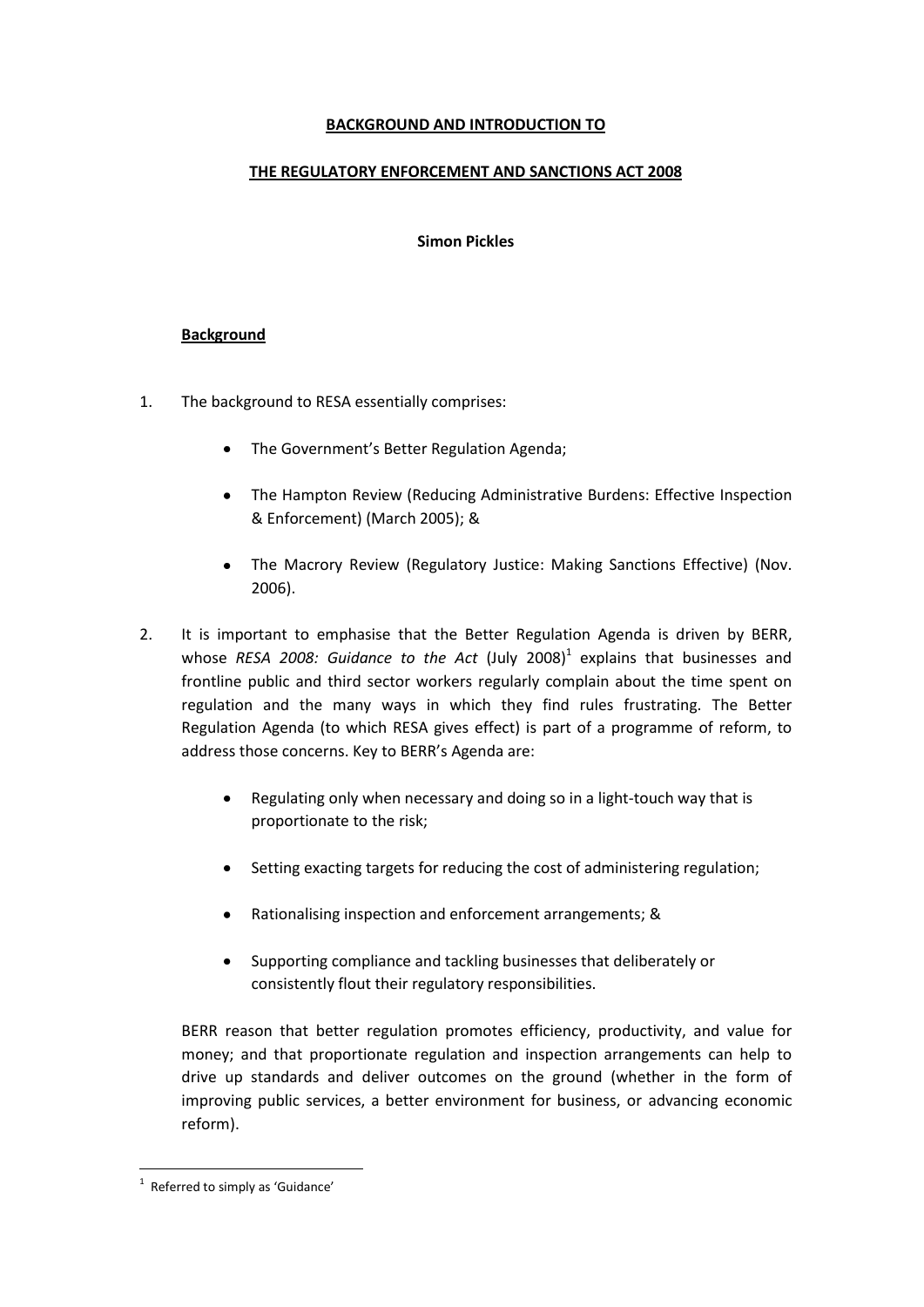- 3. Sir Philip Hampton's Review<sup>2</sup> set out a vision of a regulatory system based around risk and proportionality. It concluded that - while there were many positive aspects to the work of trading standards and environmental health services - there remained wide variations and inconsistencies in the application of national standards set in legislation; and that these inconsistencies resulted in uncertainty and unnecessary administrative burdens for business. A lack of coordination often led to unnecessary inspection resulting in conflicting advice and the duplication of effort at a local level. Finally, regulators' penalty regimes were cumbersome and ineffective; and he recommended a comprehensive review of them. He envisioned a regulatory regime which is  $-$  at national and local level - risk-based, consistent, proportionate and effective.
- 4. Enter Professor Richard Macrory, whose Review<sup>3</sup> established a blueprint for transforming the regulatory sanctioning regime. The Macrory Review found that many regulatory sanctioning regimes were over-reliant on criminal prosecution and lacked flexibility; and it diagnosed a 'compliance deficit', where non-compliance occurs but no enforcement action is taken because the appropriate tool is not available. The Review recommended that regulators have access to a flexible set of sanctioning tools consistent with Hampton's risk-based approach to enforcement.
- 5. RESA came into force on 1<sup>st</sup> October 2008 (Royal Assent 21<sup>st</sup> July 2008), excepting those elements of Part 2 dealing with the Primary Authority Scheme; and it applies across England & Wales (subject to adaptation).

# **Part 1: The Local Better Regulation Office (LBRO)**

- 6. Part 1 dissolves the Government-owned company known as LBRO and established in May 2007 and replaces it with a statutory corporation also known as  $LBRO<sup>4</sup>$ . LBRO in this form is expected to be longer-living than its predecessor, but not long-term; and provision is made for its dissolution by order (Sections 1, 2 & 10).
- 7. LBRO's operations are directed at the behaviour of local authorities (as defined by Section 3) insofar as they are exercising a 'relevant function' (Section 4). The definition of local authorities is unexceptionable; but that of 'relevant function' is noteworthy and covers a truly vast swathe of activities subject to local authority regulation (subject, naturally enough, to addition or removal by order)<sup>5</sup>.
- 8. In exercising its functions, LBRO's objective is to secure that local authorities exercise their relevant functions:

<sup>&</sup>lt;sup>2</sup> Reducing Administrative Burdens: Effective Inspection and Enforcement, Hampton P, HM Treasury, March 2005.www.berr.gov.uk/files/file22988.pdf

 $3$  Regulatory Justice: Making Sanctions Effective. Final Report. Better Regulation Executive, Cabinet Office,

November 2006. www.berr.gov.uk/files/file44593.pdf

<sup>4</sup> http://www.lbro.org.uk/

<sup>&</sup>lt;sup>5</sup> Those of note include: Caravan Sites & Control of Development Act 1960, Clean Air Act 1993, Control of Pollution Act 1974, Countryside Act 1968, Environment Act 1995, Environmental Protection Act 1990, Noise Act 1996, Noise & Statutory Nuisance Act 1993, Pollution Prevention & Control Act 1999 and Public Health Acts 1936 & 1961.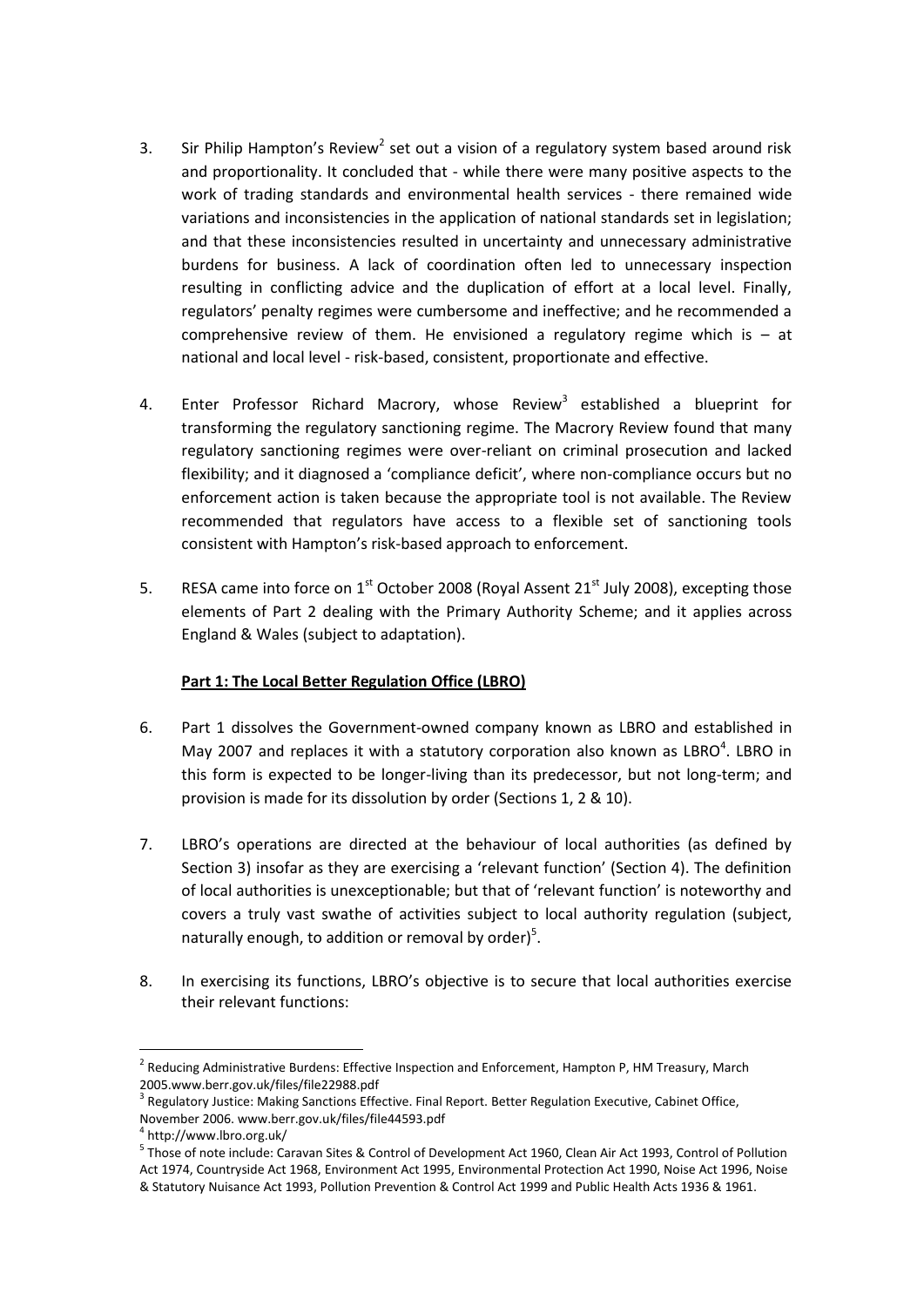- effectively;
- without giving rise to unnecessary burdens;
- in a way which is transparent, accountable, proportionate and consistent; &
- on the basis that they are targeted only at cases in which action is needed (Section 5).

These objectives and principles – aka 'The Principles of Good Regulation' permeate RESA (see eg Section 66); and they are transposed elsewhere into duties so far as LBRO itself is concerned (Section 13).

- 9. LBRO's functions (Sections 6-11) are to:
	- give local authorities guidance, to which they must have regard, as to how to exercise their relevant functions (this may be to one or more selected authorities);
	- when the chips are down, direct authorities to comply with its or another body's statutory guidance in relation to a relevant function;
	- provide financial assistance to a local authority or any other person in relation to the exercise of a relevant function or assistance in doing so;
	- advise ministers on how local authorities are exercising their relevant functions, the effectiveness of existing and proposed legislation regarding those functions, whether other regulatory functions might appropriately be exercised by local authorities, and generally; &
	- prepare and publish lists, to which local authorities must have regard,  $\bullet$ specifying those matters to which they should give priority when allocating resources to their relevant functions $<sup>6</sup>$ .</sup>
- 10. LBRO's online Mission Statement follows closely 'The Principles of Good Regulation' (above), and indicates that it will week to be: outcome-focused, evidence-based, creative, challenging & supportive.
- 11. LBRO has recently assumed responsibility for a retail enforcement pilot involving some 30 local authorities and involving officers dealing with trading standards, environmental health, licensing and fire safety, which it hopes will provide the basis for practical guidance for local authority regulators. Some 30 local authorities have been involved in the pilot, which sees local inspectors from different disciplines working more closely together.

 $<sup>6</sup>$  Air Quality tops the current non-statutory national priorities for local authority enforcement.</sup>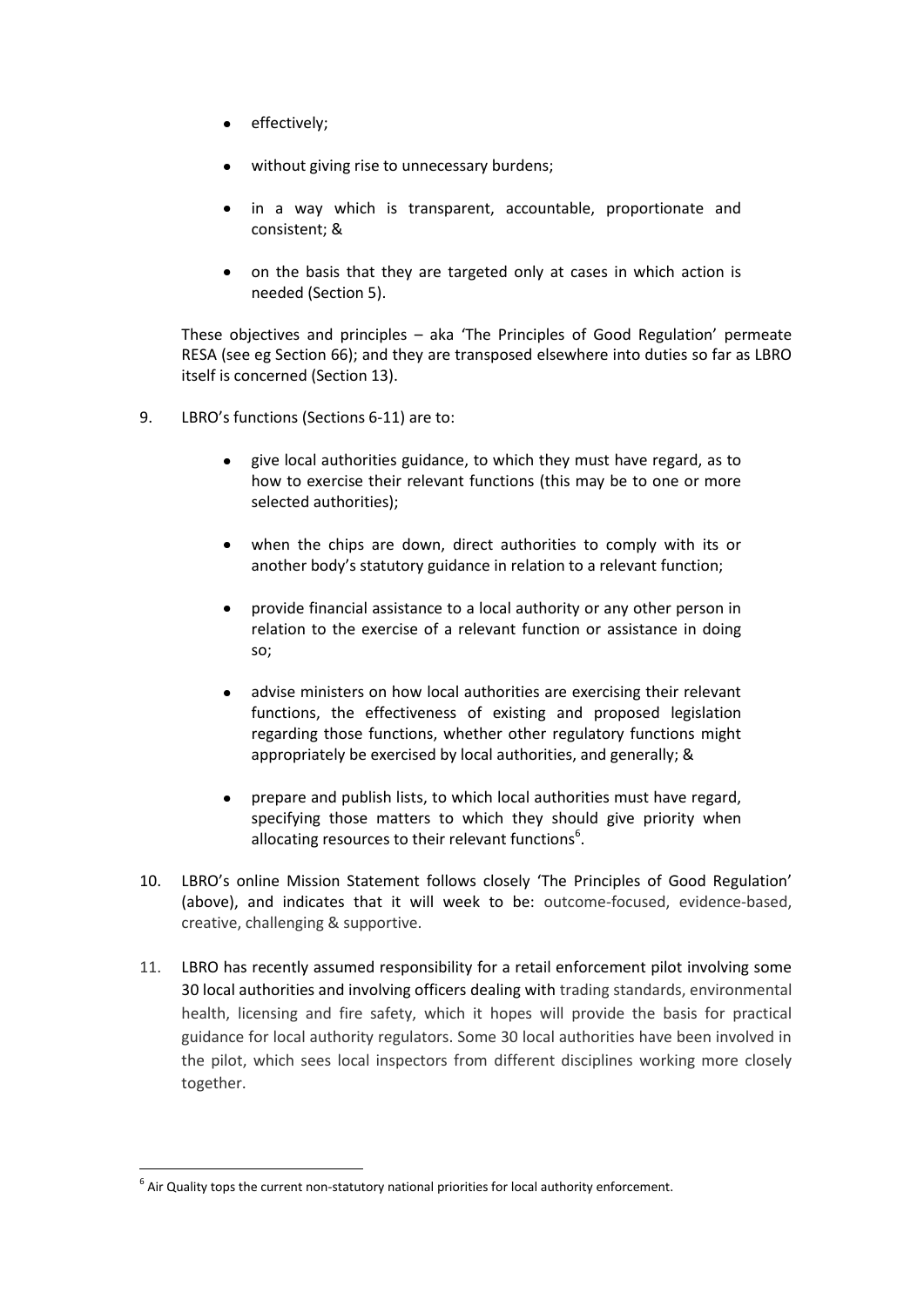12. LBRO is to enter into a memorandum of understanding with, inter alia, the Environment Agency about how they will work together.

# **Part 2: Co-ordination of Regulatory Enforcement**

- 13. Part 2 of RESA is more narrowly focussed and establishes the Primary Authority Scheme ('PAS'), whose management is one of LBRO's most important functions. Upon application by a business operating in more than one local authority area and with the written agreement of the local authority concerned, LBRO may nominate that authority as the 'primary authority' so far as that business is concerned in relation to the statutory function concerned. The intention behind the scheme is that a business choosing to have a Primary Authority Partnership should benefit from improved consistency of advice and enforcement action, with improved compliance flowing from this.
- 14. Once nominated, the primary authority has the function of advising both the regulated person in relation to the relevant statutory function and other local authorities with that function as to how they should exercise it in relation to that person (Section 27).
- 15. Where the function concerned consist of or includes a function of inspection, the primary authority may make an inspection plan and, subject to LBRO consent to it, they may bring it to the attention of other authorities, who must have regard to it when undertaking their own inspections. Where a PAS is in operation, a local authority must notify the primary authority before taking enforcement action in respect of the relevant function and that authority may direct that that action should not take place, subject to referral to LBRO. LBRO may approve the proposed enforcement action, direct that it not be taken or direct an alternative course of enforcement action.
- 16. Further provision is to be made for the procedures involved in and exemptions from the PAS; and it is intended that the Scheme will come into operation on 6<sup>th</sup> April 2009.
- 17. LBRO is out to consultation on the PAS<sup>7</sup>; and it is clear from the consultation paper that the Scheme will operate (at least initially) in relation to trading standards, environmental health and fire safety functions<sup>8</sup>; and LBRO has recently announced that B&Q, Boots, John Lewis, Tesco, Sainsbury's and Waitrose are gearing up to test the new Primary Authority partnerships with local authority regulators in respect of what it refers to as 'key trading laws'.

# **Part 3: Civil Sanctions**

# **Introduction**

1

18. Part 3 is aimed at promoting greater adherence to the law by business; and it provides the tools thought necessary for the job. It establishes a range of four 'off the peg' civil

<sup>7</sup> http://www.berr.gov.uk/files/file47801.pdf

 $8$  Any overlap with main-stream environmental law is marginal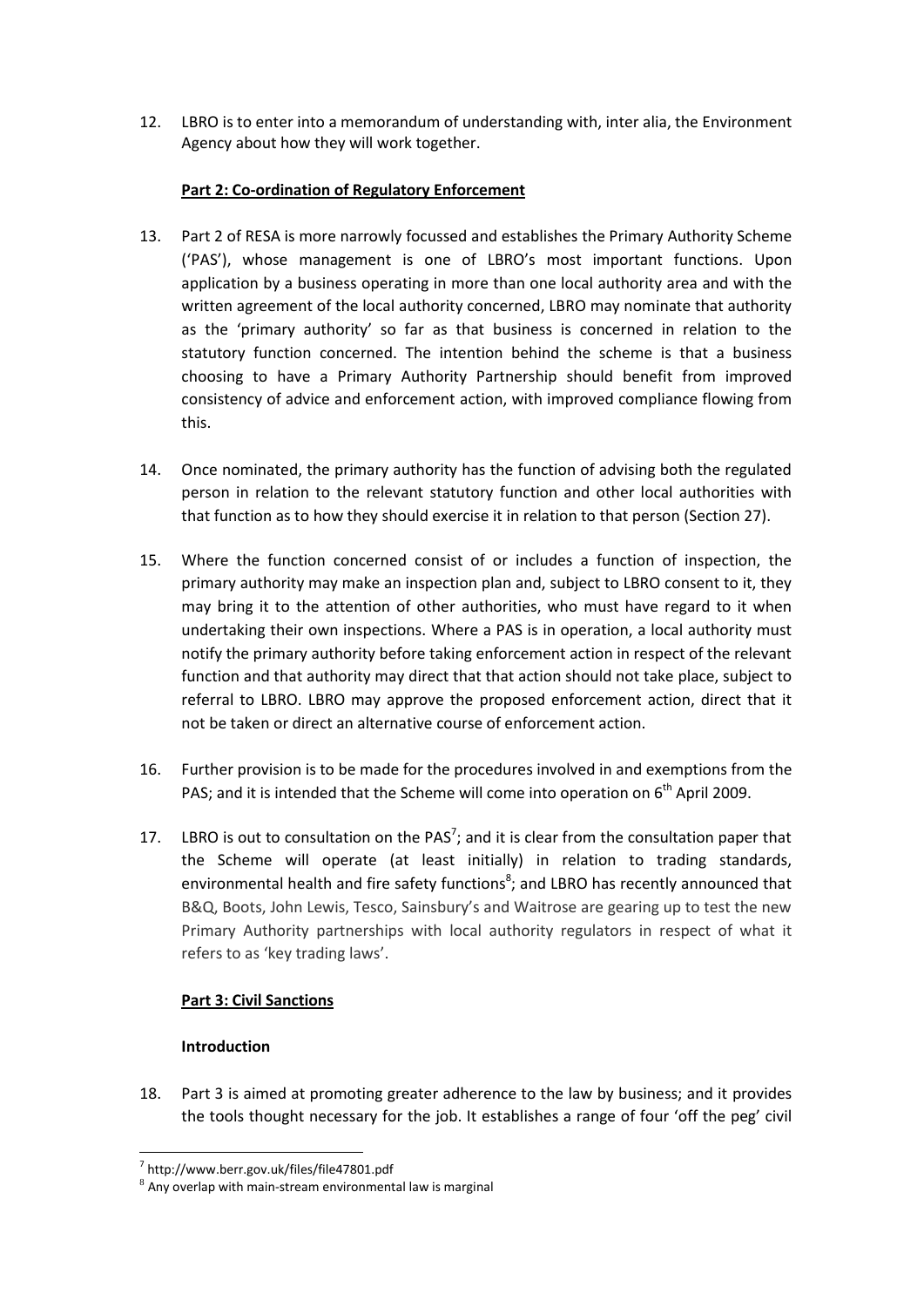sanctions ('an extended sanctioning toolkit'), and it is important to secure a grasp of the widespread availability of these sanctions. They are available to:

- The 27 designated regulators listed in Schedule 5  $\bullet$
- The additional authorities with an enforcement function in respect of specified offences in the (approaching 150) Acts listed in Schedule 6; and
- Authorities who enforce offences in secondary legislation made under  $\bullet$ the 45 Acts listed in Schedule 7.

With an eye to the environment:

- The designated regulators include:
	- English Heritage;  $\bullet$
	- Environment Agency; &
	- Natural England.  $\bullet$
- The Acts specifying offences listed in Schedule 6 include:
	- Ancient Monuments & Archaeological Areas Act 1979;  $\bullet$
	- Clean Air Act 1993 [black smoke etc];
	- Control of Pollution Act 1974 (Part 3) [noise];
	- Environment Act 1995 (Section 110) [powers of entry];
	- Environmental Protection Act 1990 (Parts 2, 2A & 3, Sections 118 & 150(5)) [waste, contaminated land, statutory nuisances, clean air & genetically modified organisms];
	- Highways Act 1980 (Part 9) [lawful & unlawful interference with highways & streets];
	- Noise Act 1996 [noise at night];
	- Planning (Listed Buildings & Conservation Areas) Act 1990;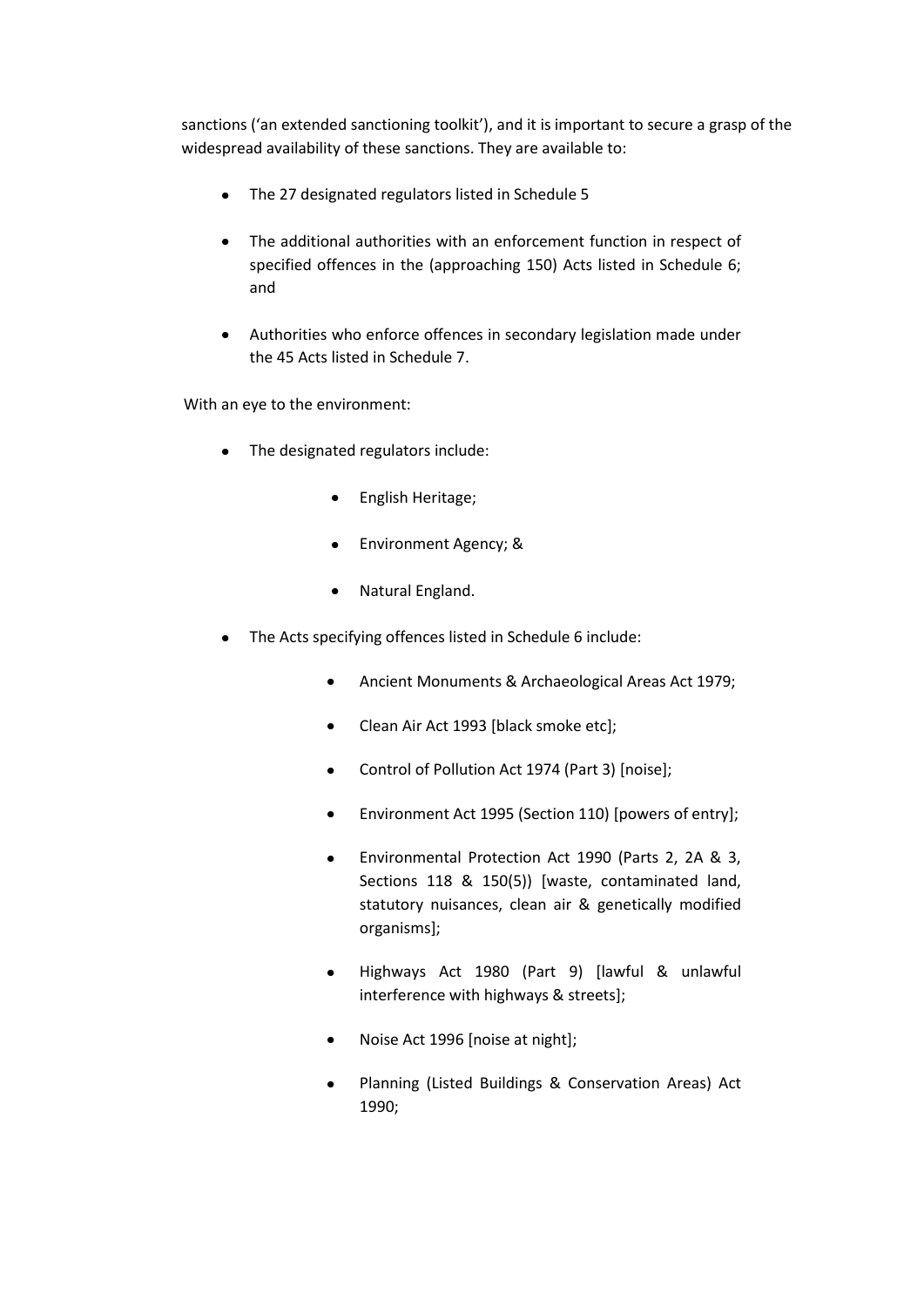- Public Health Act 1936 (Part 2 & Sections 269,288 & 290) [sanitation & buildings, moveable dwellings, entry, obstruction & notices].
- The Acts authorising secondary legislation include:
	- Control of Pollution Act 1974 (Section 17) [dangerous & intractable waste];
	- Environment Act 1995 (Sections 87, 95 & 97) [air quality, waste & hedgerows];
	- Environmental Protection Act 1990 (Sections 140 & 156) [injurious substances/articles, Community & other international obligations];
	- Pollution Prevention & Control Act 1999 (Section 2 & 3) [polluting activities & offshore installations].
- 19. These powers are not, however, conferred directly upon any regulators by RESA itself, but are made available by order<sup>9</sup>; and a great deal of concern was expressed as the Bill progressed through Committee about the '*unprecedented use of statutory instruments*  ... a mountain of statutory instruments'<sup>10</sup> The Guidance explains that the minister must, before making an order, be satisfied that a regulator will use the new powers in a way that is compliant with the principles of good regulation (transparent, accountable, proportionate, consistent and targeted only at cases where action is needed), with much of the evidence for this being forthcoming through Hampton Implementation Review  $(HIR)^{11}$  – which focus on the extent to which regulators are performing in line with 'the Hampton principles and the Macrory characteristics'.
- 20. The Guidance introduces the availability of these sanctions in these terms:

*The Government believes that regulators should have access to effective sanctions that are flexible and proportionate and that ensure the protection of workers, consumers and the environment when tackling non-compliance by businesses. These sanctions should be flexible enough to reflect the regulatory needs of legitimate businesses, as well as being able to ensure that where businesses have saved costs through non-compliance, they do not gain an unfair advantage over those that have complied with their regulatory obligations.* (emphasis added)

21. DEFRA is currently undertaking its Fairer & Better Environmental Enforcement Project<sup>12</sup>, in the course of which it is to consult the EA and NE on the potential use of civil sanctions<sup>13</sup>.

 $9$  For procedure involved in awarding new powers see Guidance p. 29 Fig. 2.

 $10$  Lord Lyell 30<sup>th</sup> January 2008: Column GC328.

<sup>&</sup>lt;sup>11</sup> For HIR guidance see http://www.nao.org.uk/publications/workinprogress/HIR\_Guidance\_31May07.pdf

<sup>12</sup> http://www.defra.gov.uk/ENVIRONMENT/enforcement/FairerBetterProject/index.html

<sup>&</sup>lt;sup>13</sup> But note that NE's Hampton Review is not due until March 2009.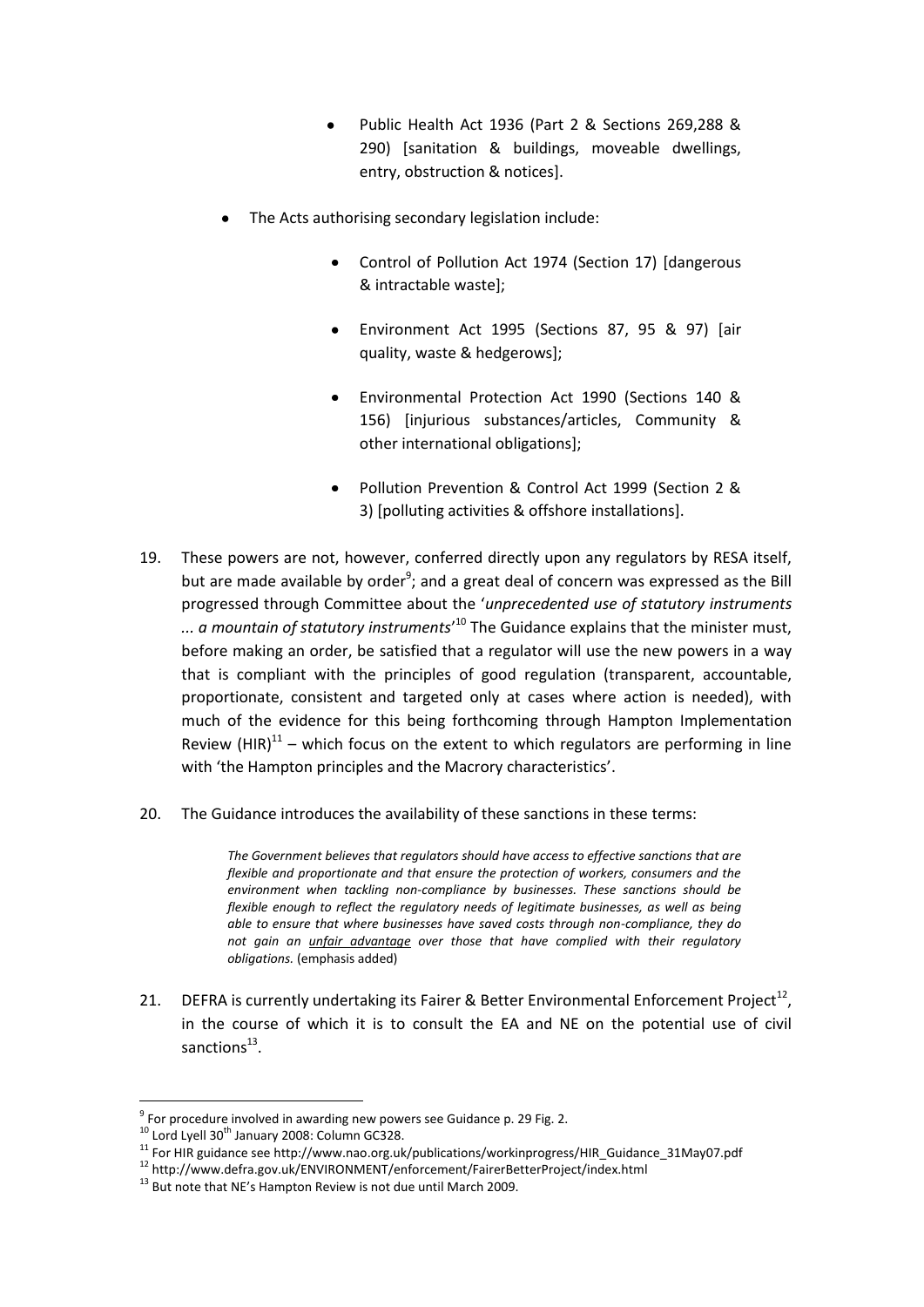#### **Sanctions & Appeals**

## *Fixed monetary penalties (FMP) notices (Sections 39-41)*

- 22. FMPs are intended to provide an alternative to prosecution in respect of low level, minor non-compliance; and since the alternative is prosecution, the regulator must be satisfied beyond reasonable doubt that the recipient has committed the offence referred to and may not prosecute once notice of intent (see below) has been served (to avoid double jeapordy). The level of prescribed or fixed monetary penalty is to be fixed in the minister's order, which may provide for different amounts based on certain factors (eg size of business) (though the amount may not exceed the maximum fine on conviction); and it is very clear that FMPs raise legitimate concerns about the imposition of what may be substantial financial penalties without the safeguards of a court process at the outset $^{14}$ .
- 23. RESA provides that the regime imposed by order must provide for the following elements<sup>15</sup>: (1) a 'notice of intent' (with prescribed content); (2) an opportunity to make a discharge payment at what may be a discount rate; (3) an opportunity to make written representations; (4) final notice, which may be modified (or no notice); (5) an appeal (grounds must include that the decision was based on an error of fact, was wrong in law or was unreasonable) Appeal is to the first-tier Tribunal; and penalties are to be recoverable via the civil courts.

# *Discretionary requirements (Sections 42-45)*

- 24. Discretionary requirements are a step up, intended for mid to high level examples of non-compliance. Flexibility of response is a keynote here and the minister is able to give a regulator the power to impose one or more (ie a combination) of the following:
	- A variable monetary penalty (VMP) determined by the regulator (this may remove any financial gain and take the history of compliance and gravity into account);
	- A 'compliance requirement' to take specified steps within a stated period, designed to secure that the offence does not continue or recur (the business is required to bring itself back into compliance); &
	- A 'restoration requirement', designed to secure that the position is restored, so far as possible, to what it would have been if no offence had been committed (this may involve cleaning up the contaminated area or reimbursing customers).

<u>.</u>

<sup>&</sup>lt;sup>14</sup> It was noted in Committee that whereas some regulators' conviction rates are very high indeed, others are not (Hansard 30 January 2008 Column GC332); but the proposals enjoyed the general support of the Council of HM's Circuit Judges and the Justices' Clerks' Society (ibid GC339).

<sup>&</sup>lt;sup>15</sup> For procedure see Guidance p. 32 Figure 3.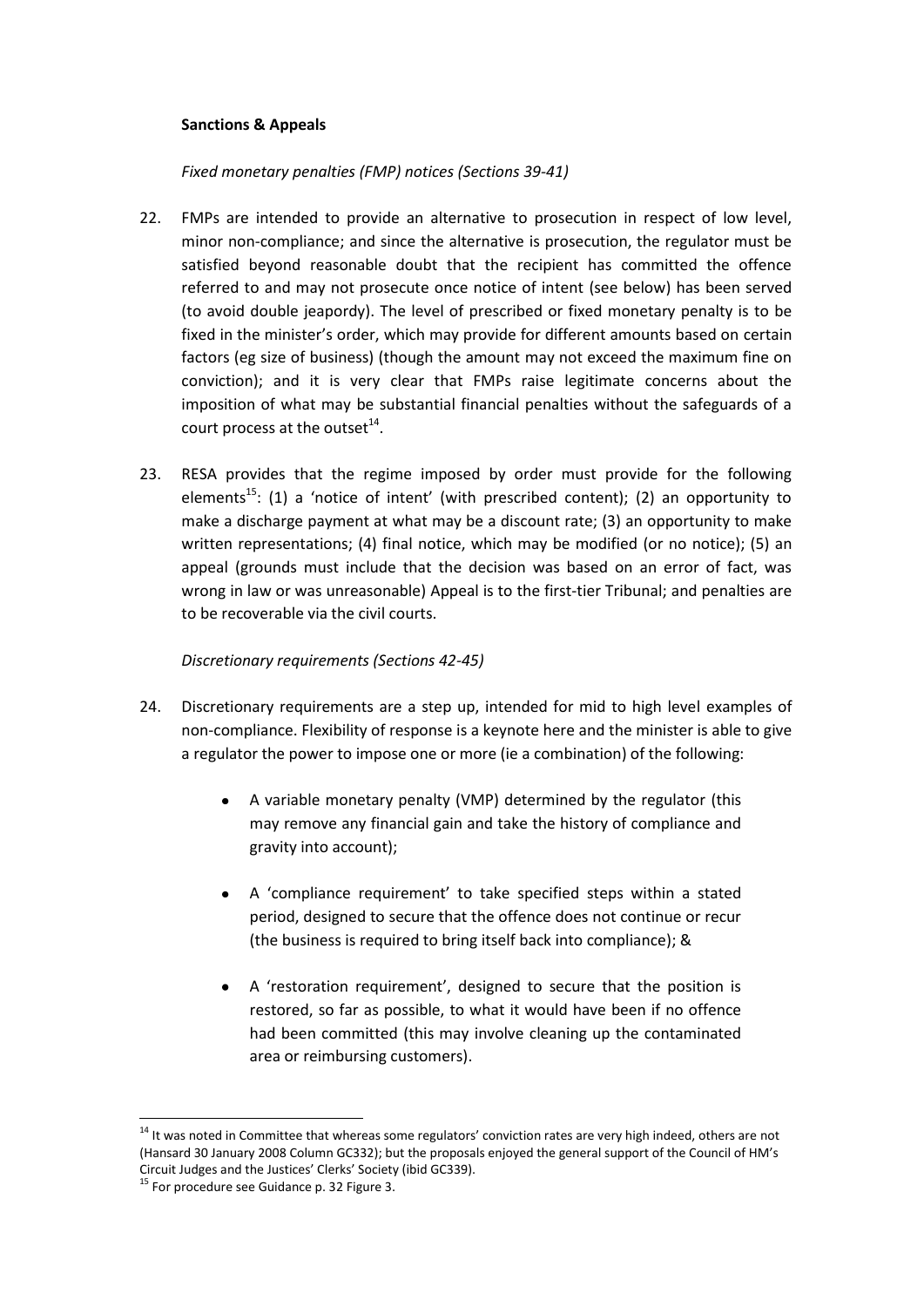- 25. The regime for these reflects that for  $FMPs^{16}$ , with adaptations of which two are significant. First, the necessary order must provide for a business to offer to the regulator an undertaking to take action to benefit a third party affected by the offence (including the payment of compensation); and the regulator may decide whether to accept that undertaking and how to take it into account in its sanctioning decision. Secondly, failure to comply with a 'compliance requirement' or 'restoration requirement' results in the possibility of prosecution for the original offence (double jeopardy notwithstanding) (RESA enables the minister to extend the time limits for prosecution to facilitate this – though not retrospectively).
- 26. The Guidance advises that internal arrangements may provide for a senior and independent officer (ie one not previously involved) to decide or review the decision whether to progress to a final notice having regard to written representations or objections received.
- 27. The minister's order may include provision for the recovery of the regulatory authority's costs in relation to the imposition of a discretionary requirement or Stop Notice; and those costs include investigation costs, administration costs and those of obtaining expert - including legal - advice.

*Stop notices (Sections 46-49)*

- 28. Serious situations call for serious remedies, and a Stop Notice may only be served if a business is carrying on or is likely to carry on an activity and the regulator has the reasonable belief:
	- that in carrying it on the business presents, or would be likely to present, a significant risk of serious harm to: human health, the environment (including the health of animals and plants) or the financial interests of consumers; &
	- that in doing so the business is, or is likely to be, committing an offence.

These are, therefore potentially reactive and/or preventative; and breach of a Stop Notice will be a criminal offence. They are also the potentially most far-reaching of the civil sanctions; and the Government established a deliberately high threshold for their use with that in mind (though uniquely amongst the sanctions provided for, it does not appear that a decision to issue a Stop Notice requires satisfaction beyond reasonable doubt that an offence has been – or is likely to be – committed).

29. The regulator must issue a 'compliance certificate' if satisfied that the business has complied with the notice<sup>17</sup>; and a business may appeal against either the decision to

<sup>&</sup>lt;sup>16</sup> For procedure see Guidance p. 36 Figure 4.

 $17$  For procedure see Guidance p. 41 Figure 5.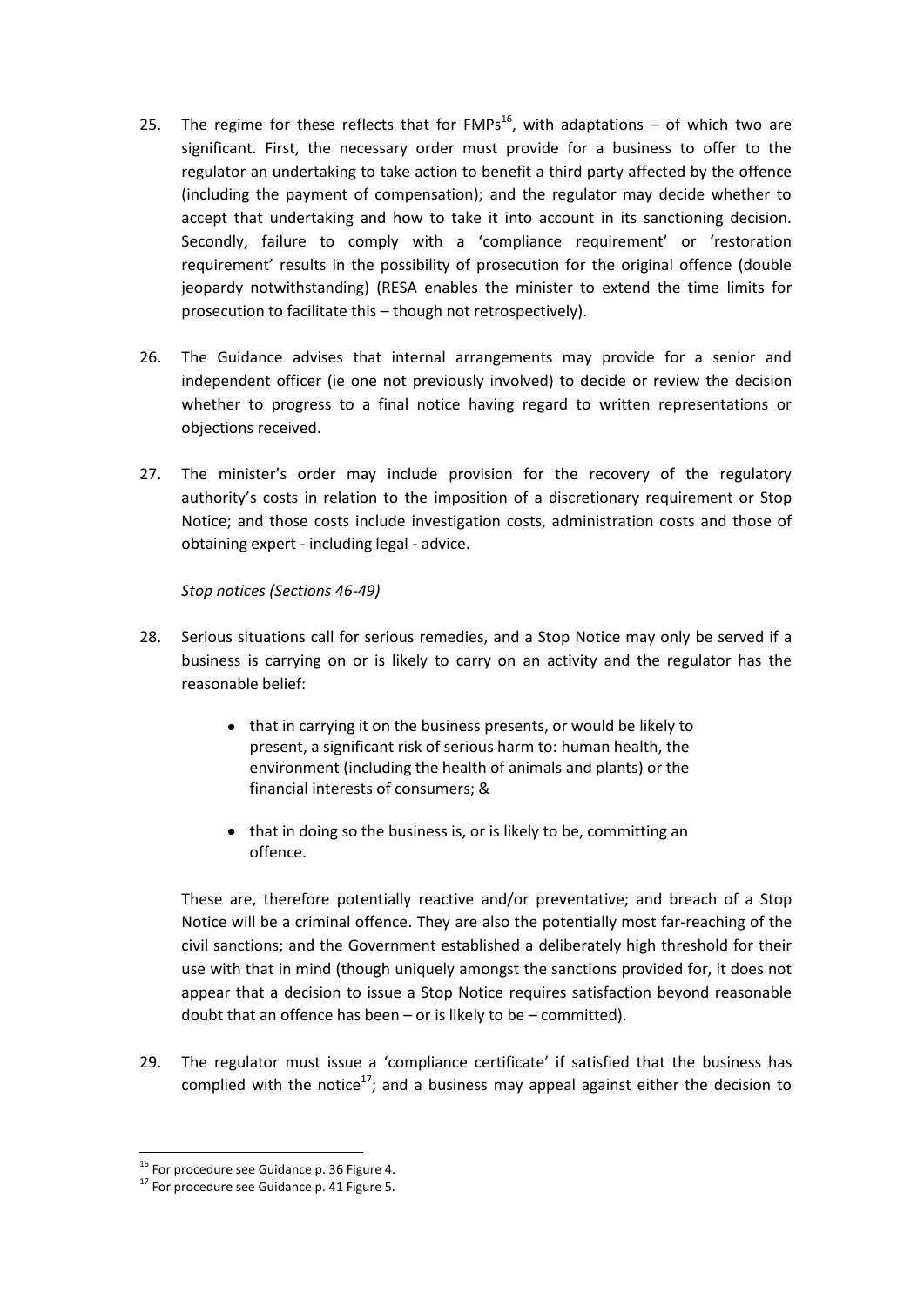impose a Stop Notice or refusal to issue a completion certificate. Interestingly, the minister's order will deal with whether notices are automatically suspended on appeal.

30. There is a distinct sting in the tail:

*The serious nature of stop notices means that compensation should, in certain circumstances, be available where a notice is wrongly imposed. Accordingly, orders giving regulators the power to serve stop notices will have to provide for regulators, on application, to compensate businesses where they have suffered loss because of the service of a stop notice. The Minister will determine the specific grounds for compensation in the order. Compensation might be appropriate where a business wins an appeal against imposition of a stop notice and where the regulator is considered to have acted unreasonably or in serious default. Compensation will not be appropriate in all cases, for example, it may not be appropriate if an appeal was upheld on a technicality* (Guidance paragraph 56)

And there is to be a right of appeal against decisions not to award compensation and against the amount of a compensation award.

*Appeals*

31. Appeals will lie be to a 'general regulatory chamber<sup>18</sup> of the First-tier Tribunal established pursuant to the Tribunals Courts & Enforcement Act 2007 or to another statutory tribunal specified by the minister (eg employment tribunals). They will be heard by a tribunal judge sitting alone or with one or two members expert in the regulatory field concerned. RESA sets out minimum grounds of appeal, which will differ between sanctions. A person will in general be able to seek to overturn a sanctioning decision on the basis of an error of fact or law or unreasonableness. The Tribunal will be able to substitute its own decision or remit; and issues of suspension will be addressed in the minister's order or the rules of the tribunal.

#### **Other**

#### *Enforcement undertakings (Section 50)*

32. Enforcement undertakings are a legal novelty, as the Guidance explains:

*The Macrory report noted that current sanctioning regimes do not allow for creative ways of addressing regulatory non-compliance. There have been cases where businesses have recognised that they have fallen into non-compliance and proposed innovative and restorative ways of returning to compliance. Until now, there has been no legislative basis to facilitate or encourage this kind of creative measure.*

33. RESA provides, in effect for voluntary or reverse compliance or restoration requirements<sup>19</sup>, with prosecution or other administrative sanction being no longer available once an authority has accepted an undertaking. If a business fails to comply with its undertaking action may be taken in respect of the original offence; and it is

<sup>1</sup> <sup>18</sup> The First-tier Tribunal and Upper Tribunal (Chambers) Order 2008 (2008/2684) established three other chambers with effect 3<sup>rd</sup> November 2008.

 $19$  For procedure see Guidance p. 44 Figure 6.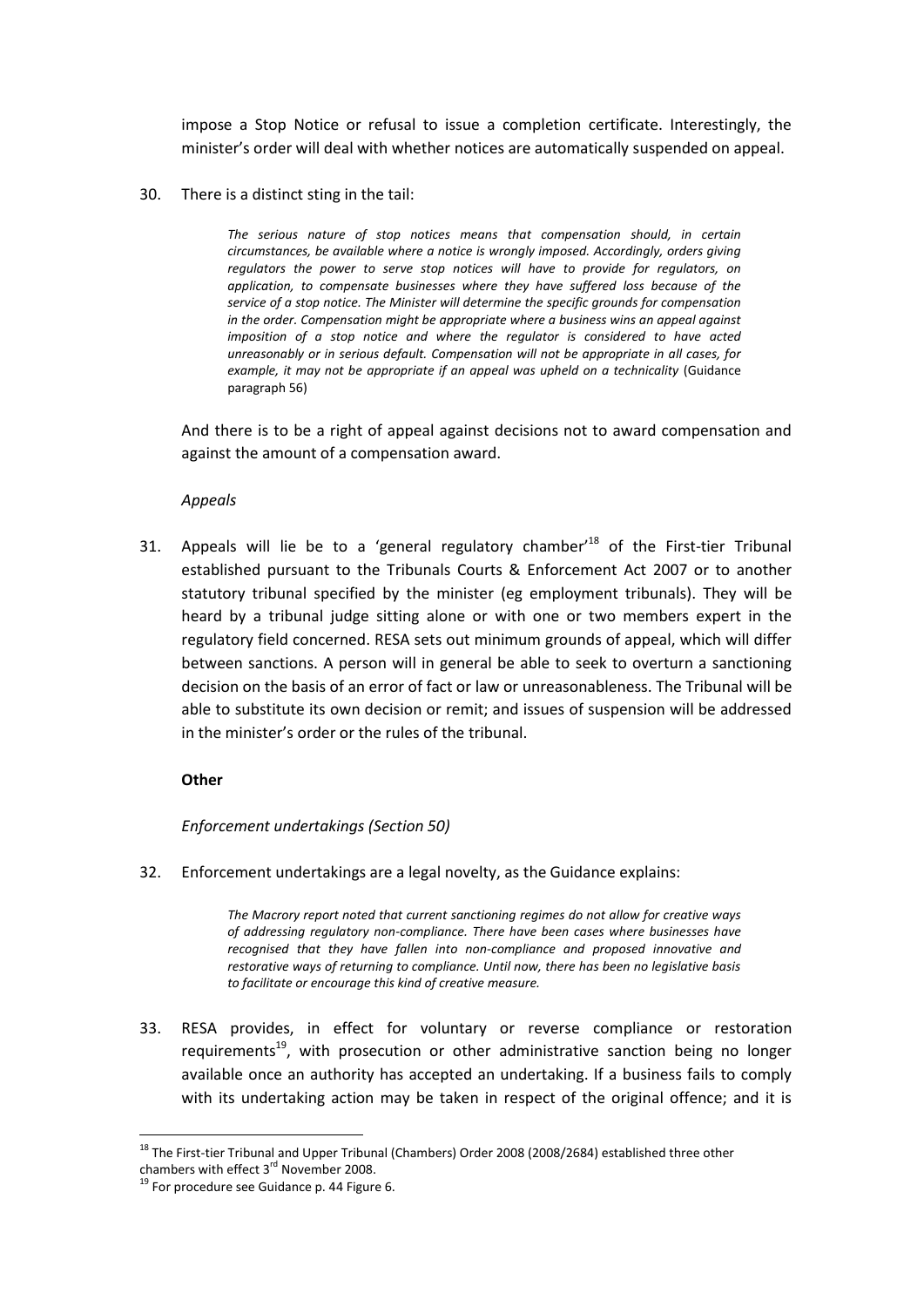expected that provision will be made for a right of appeal against refusal of a completion certificate.

*Guidance (Sections 63-65)*

34. Regulators will be required to provide both penalty guidance and an enforcement policy (though these may be combined).

*Publicity (Section 65)*

35. Regulators must publish reports specifying their use of civil sanctions.

## **Part 4: Regulatory Burdens**

36. This creates a duty that requires regulators to review their functions, not impose unnecessary burdens and remove unnecessary burdens (unless disproportionate or impracticable to do so) and to report on progress annually; but RESA does not impose this on any regulator within the scope of this papers<sup>20</sup> (though ministers may by order do so).These regulators stated that they did not want to be included in the Bill because they already have sufficient powers $^{21}$ .

## **Conclusion**

- 37. The emphasis of this seminar is, of course, on the implications of RESA for Environmental Law; and I hope, that it will be clear from this introductory paper:
	- that RESA lays the groundwork for a wide range of regulators to have at hand an entirely new set of enforcement options;
	- the likelihood is that those options will become available in core areas of environmental (including planning) law;
	- that they raise the prospect of appeals to the newly-constituted Firsttier Tribunal; & that
	- those options and appeals will raise new opportunities and issues for regulators and regulated alike.
- 38. Introducing the Bill on its second reading, the Minister of State (Lord Jones) expressed the view that:

*Less time preparing for court might be bad news for lawyers – I used to be one – but is very good news for everyone else.*

<sup>&</sup>lt;sup>20</sup> The Gas and Electricity Markets Authority (OFGEM), the Office of Fair Trading (OFT), the Office of Rail Regulation (ORR), the Postal Services Commission (Postcomm), & the Water Services Regulation Authority (OFWAT).

 $21$  Hansard 30<sup>th</sup> January 2008 GC350.